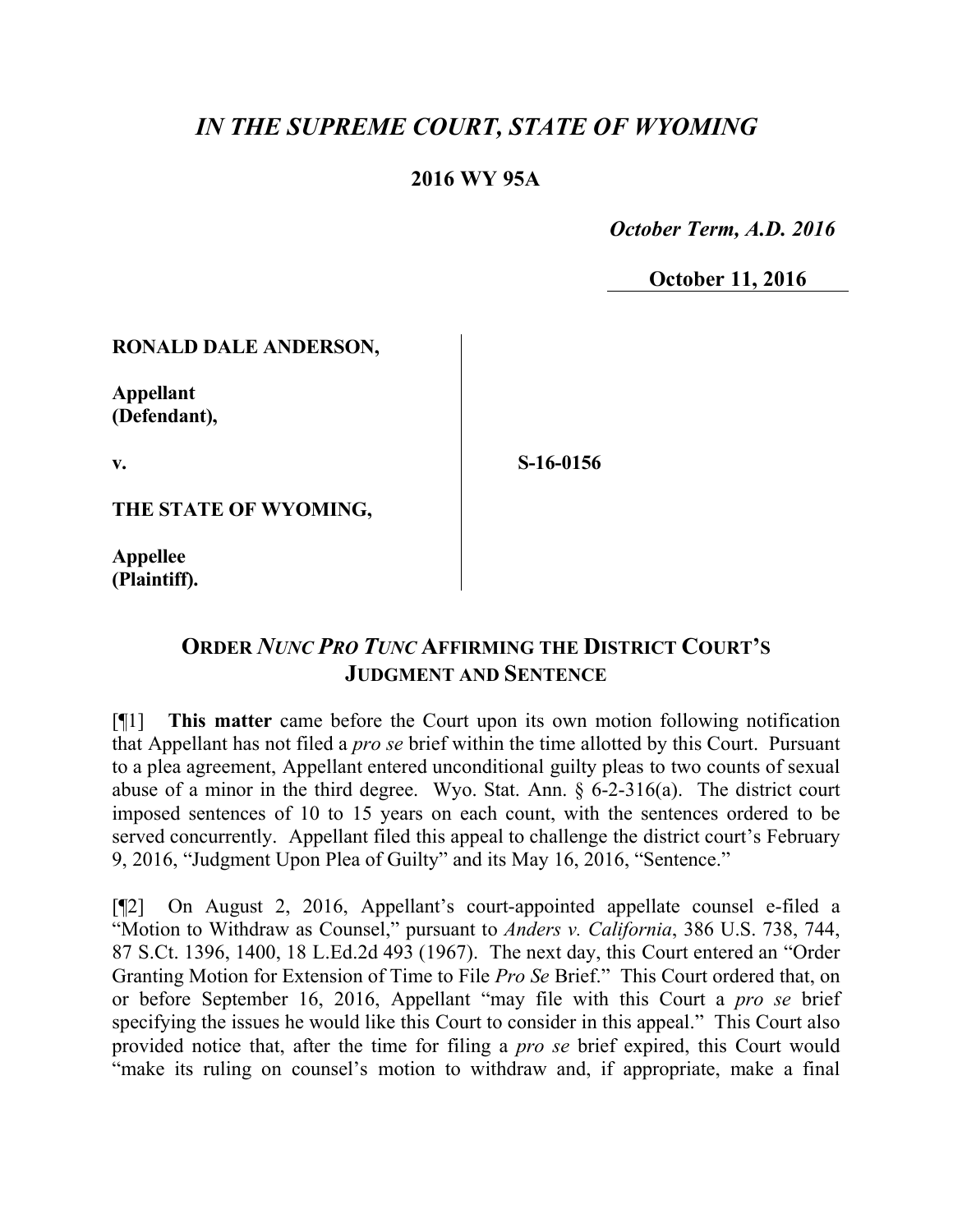decision on this appeal." This Court notes that Appellant has not filed a *pro se* brief or other pleading in the time allotted.

[¶3] Now, following a careful review of the record and the "*Anders* brief" submitted by appellate counsel, this Court finds that appellate counsel's motion to withdraw should be granted and the district court's February 9, 2016, "Judgment Upon Plea of Guilty" and its May 16, 2016, "Sentence" should be affirmed. In doing so, this Court finds that counsel has not provided sufficient indicia that counsel thoroughly searched the record and the law in service of the client so that this Court might confidently consider only those objections mentioned in the *Anders* brief. *United States v. Marvin*, 211 F.3d 778, 781 (3rd Cir. 2000). This Court notes that, at page 5 of the *Anders* brief, appellate counsel indicates that she "was unable to identify any error which she could, in good-faith, assert as prejudicial given the particular facts in this case." However, counsel does not identify any potential errors or issues, other than those her client has complained of. Simply dismissing any potential error as non-prejudicial does not satisfy counsel's obligation to "refer[] to anything in the record that might arguably support the appeal."*Anders v. California*, 386 U.S. 738, 744, 87 S.Ct. 1396, 1400, 18 L.Ed.2d 493 (1967). Nevertheless, this Court finds this case is not so complicated as to require further briefing.

[¶4] Also, this Court finds it should order the correction of clerical errors. The "Amended Felony Information," "Judgment Upon Plea of Guilty," and the "Sentence" all incorrectly state that Appellant pled guilty to two counts of sexual abuse of a minor in the third degree pursuant to Wyo. Stat. Ann.  $\S 6$ -2-316(a)(iv). However, the count related to victim BC was actually brought pursuant to Wyo. Stat. Ann.  $\S$  6-2-316(a)(i), as reflected in the transcript from the change of plea hearing. (Record on Appeal, p. 123 at pgs. 22- 30) This Court finds that, pursuant to W.R.Cr.P. 36, these errors should be corrected. It is, therefore,

[¶5] **ORDERED** that the Wyoming Public Defender's Office, court-appointed counsel for Appellant, Ronald Dale Anderson, is hereby permitted to withdraw as counsel of record for Appellant; and it is further

[¶6] **ORDERED** that the district court's February 9, 2016, "Judgment Upon Plea of Guilty" and its May 16, 2016, "Sentence" be, and the same hereby are, affirmed; and it is further

[¶7] **ORDERED** that this matter is remanded to the district court for correction of the clerical errors noted in paragraph four of this order; and it is further

[¶ 8] **ORDERED** that this *nunc pro tunc* order replaces this Court's September 28, 2016, "Order Affirming the District Court's Judgment and Sentence" and that earlier order is of no further effect.